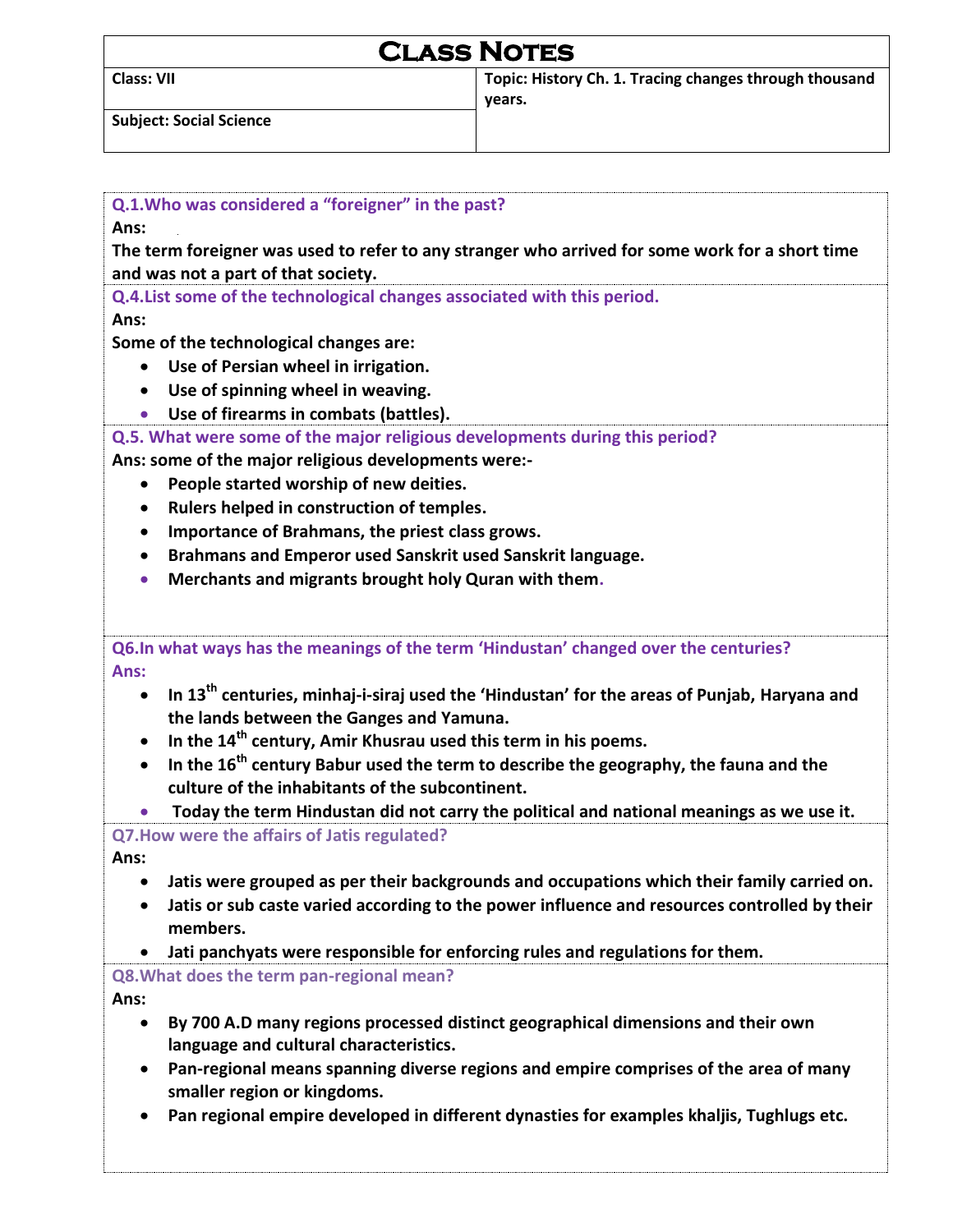| Q9. What are the difficulties historians has to face in using manuscripts?                                                                                                                                                                                                                                                                                                                                                                                                                                                       |                                                                                                                                                                                                                                                             |  |
|----------------------------------------------------------------------------------------------------------------------------------------------------------------------------------------------------------------------------------------------------------------------------------------------------------------------------------------------------------------------------------------------------------------------------------------------------------------------------------------------------------------------------------|-------------------------------------------------------------------------------------------------------------------------------------------------------------------------------------------------------------------------------------------------------------|--|
| Ans:<br>Manuscripts were handwritten document which was difficult to maintain. After the use of<br>$\bullet$<br>paper, they started writing holy texts, chronicler of rulers, teaching etc. on paper<br>There was no printing press so the scribes copied manuscripts by hand.<br>$\bullet$<br>While copying down, they made changes according to their own. There manuscripts<br>$\bullet$<br>became substantially different over centuries. Historians have to read the different<br>versions and guess the original document. |                                                                                                                                                                                                                                                             |  |
|                                                                                                                                                                                                                                                                                                                                                                                                                                                                                                                                  | Q10. How do historians divide the past into periods? Do they face any problems in doing so?                                                                                                                                                                 |  |
| Ans:                                                                                                                                                                                                                                                                                                                                                                                                                                                                                                                             |                                                                                                                                                                                                                                                             |  |
| $\bullet$                                                                                                                                                                                                                                                                                                                                                                                                                                                                                                                        | Historians divide the past events into large segments that are periods which make it easy to<br>study time.                                                                                                                                                 |  |
| $\bullet$                                                                                                                                                                                                                                                                                                                                                                                                                                                                                                                        | British historians divided the history of India into three periods which make it easy to study<br>times.                                                                                                                                                    |  |
| $\bullet$<br>$\bullet$                                                                                                                                                                                                                                                                                                                                                                                                                                                                                                           | The division was based on the idea that the religion of rulers was the only important<br>historical change. But these divisions is not the rich diversity of the Indian subcontinent<br>Most historians take social and economic factors for periodization. |  |
|                                                                                                                                                                                                                                                                                                                                                                                                                                                                                                                                  |                                                                                                                                                                                                                                                             |  |
|                                                                                                                                                                                                                                                                                                                                                                                                                                                                                                                                  |                                                                                                                                                                                                                                                             |  |
|                                                                                                                                                                                                                                                                                                                                                                                                                                                                                                                                  |                                                                                                                                                                                                                                                             |  |
|                                                                                                                                                                                                                                                                                                                                                                                                                                                                                                                                  |                                                                                                                                                                                                                                                             |  |
|                                                                                                                                                                                                                                                                                                                                                                                                                                                                                                                                  |                                                                                                                                                                                                                                                             |  |
|                                                                                                                                                                                                                                                                                                                                                                                                                                                                                                                                  |                                                                                                                                                                                                                                                             |  |
|                                                                                                                                                                                                                                                                                                                                                                                                                                                                                                                                  |                                                                                                                                                                                                                                                             |  |
|                                                                                                                                                                                                                                                                                                                                                                                                                                                                                                                                  |                                                                                                                                                                                                                                                             |  |
|                                                                                                                                                                                                                                                                                                                                                                                                                                                                                                                                  |                                                                                                                                                                                                                                                             |  |
|                                                                                                                                                                                                                                                                                                                                                                                                                                                                                                                                  |                                                                                                                                                                                                                                                             |  |
|                                                                                                                                                                                                                                                                                                                                                                                                                                                                                                                                  |                                                                                                                                                                                                                                                             |  |
|                                                                                                                                                                                                                                                                                                                                                                                                                                                                                                                                  |                                                                                                                                                                                                                                                             |  |
|                                                                                                                                                                                                                                                                                                                                                                                                                                                                                                                                  |                                                                                                                                                                                                                                                             |  |
|                                                                                                                                                                                                                                                                                                                                                                                                                                                                                                                                  |                                                                                                                                                                                                                                                             |  |
|                                                                                                                                                                                                                                                                                                                                                                                                                                                                                                                                  |                                                                                                                                                                                                                                                             |  |
|                                                                                                                                                                                                                                                                                                                                                                                                                                                                                                                                  |                                                                                                                                                                                                                                                             |  |
|                                                                                                                                                                                                                                                                                                                                                                                                                                                                                                                                  |                                                                                                                                                                                                                                                             |  |
|                                                                                                                                                                                                                                                                                                                                                                                                                                                                                                                                  |                                                                                                                                                                                                                                                             |  |
|                                                                                                                                                                                                                                                                                                                                                                                                                                                                                                                                  |                                                                                                                                                                                                                                                             |  |
|                                                                                                                                                                                                                                                                                                                                                                                                                                                                                                                                  |                                                                                                                                                                                                                                                             |  |
|                                                                                                                                                                                                                                                                                                                                                                                                                                                                                                                                  |                                                                                                                                                                                                                                                             |  |
|                                                                                                                                                                                                                                                                                                                                                                                                                                                                                                                                  |                                                                                                                                                                                                                                                             |  |
|                                                                                                                                                                                                                                                                                                                                                                                                                                                                                                                                  |                                                                                                                                                                                                                                                             |  |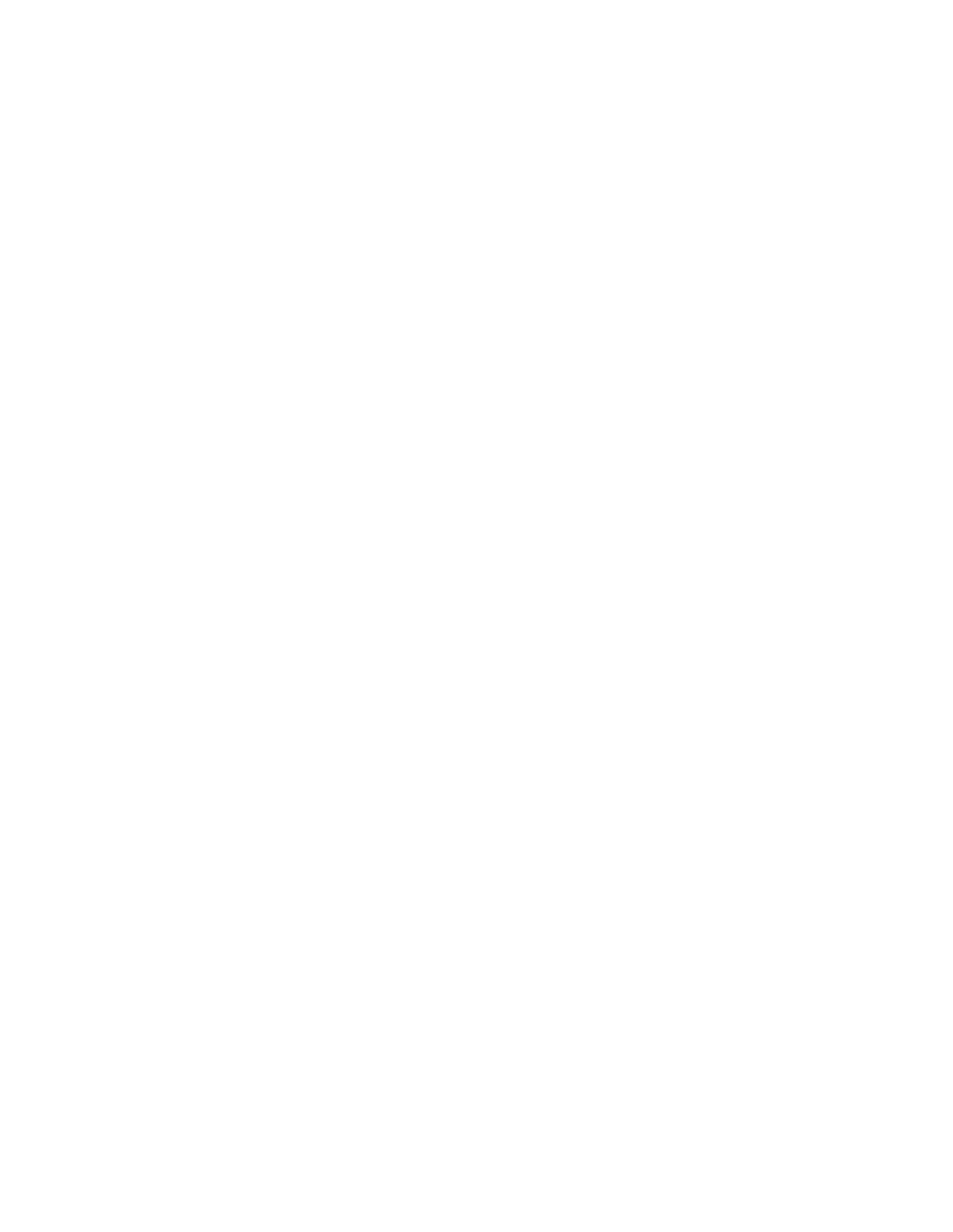| <b>CLASS NOTES</b>                             |                                                             |  |
|------------------------------------------------|-------------------------------------------------------------|--|
| <b>Class: VII</b>                              | <b>Topic: On Equality</b><br><b>Questions &amp; Answers</b> |  |
| <b>Subject: Social and Political Life - II</b> |                                                             |  |

## **NCERT SOLUTION**

**Answer the following questions:[To be written in copy]** 

Q1. In a democracy why is Universal Adult Franchise important ?

Ans1. In a democracy, the Universal Adult Franchise is important because of the following reasons:

- 1. It is based on the idea of equality.
- 2. It means that all the adult citizens, i.e. those who are 18 years and above, have the right to vote irrespective of their socioeconomic backgrounds.
- 3. It does not discriminate people on the basis of social or economic backgrounds.

• Q2. Re-read the box on Article 15 and state two ways in which this Article addresses inequality?

Ans2. The two ways are

1.The State shall not discriminate against any citizen on grounds only of religion, race, caste, sex, place of birth or any of them.

2. No citizen shall, on grounds only of religion, race, caste, sex, place of birth or any of them, be subject to any disability, liability, restriction or condition with regard to

a. Access to shops, public restaurants, hotels and places of public entertainment b. The use of wells, tanks, bathing ghats, roads and places of public recreation maintained wholly or partly out of State funds or dedicated to the use of the general public.

Q3. In what ways was Omprakash Valmiki's experience similar to that of the Ansaris?

Ans3. Omprakash Valmiki's experience was similar to that of Ansaris in the following ways:

1.The dignity of both the persons was violated.

2.Both of them had to suffer unequal treatment because they belonged to a different caste and religion.

3.Both of them were not given an equal opportunity.

\*Content is prepared at home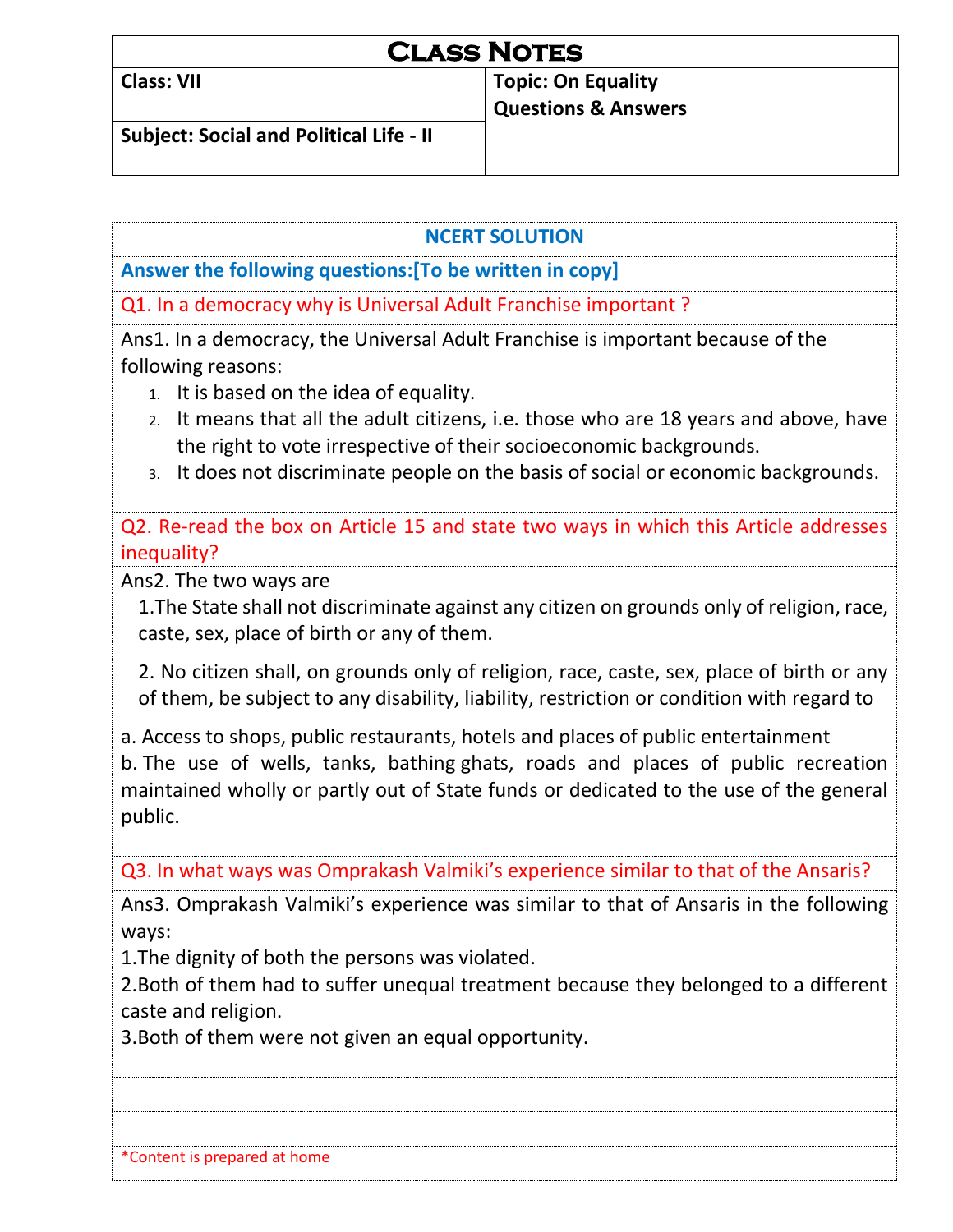